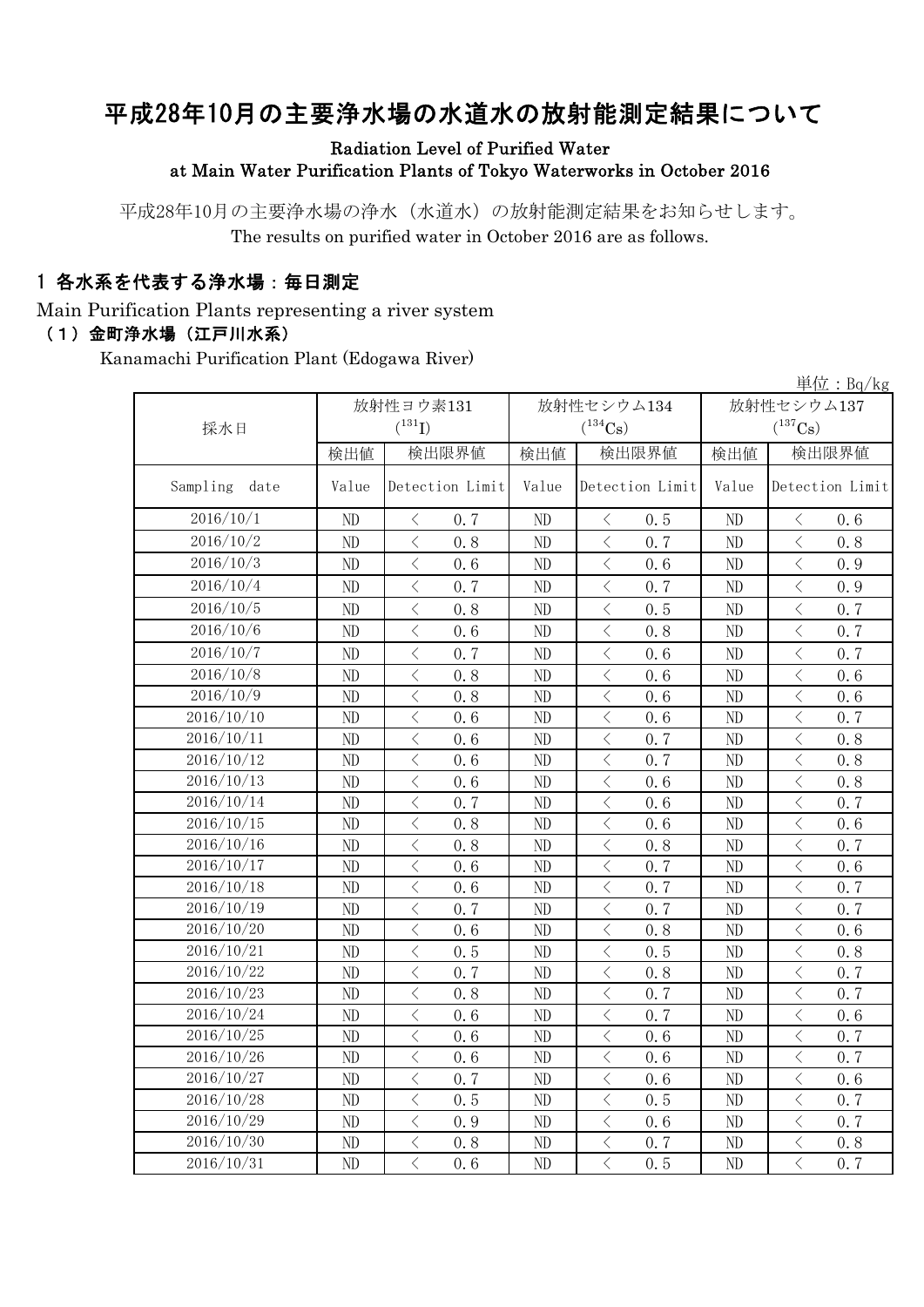## (2)朝霞浄水場 (荒川水系)

Asaka Purification Plant (Arakawa River)

単位:Bq/kg

| 採水日              |       | 放射性ヨウ素131<br>$(^{131}I)$ |          | 放射性セシウム134<br>$(^{134}\mathrm{Cs})$ | 放射性セシウム137<br>$(^{137}\mathrm{Cs})$ |                       |  |
|------------------|-------|--------------------------|----------|-------------------------------------|-------------------------------------|-----------------------|--|
|                  | 検出値   | 検出限界値                    | 検出値      | 検出限界値                               | 検出値                                 | 検出限界値                 |  |
| Sampling<br>date | Value | Detection Limit          | Value    | Detection Limit                     | Value                               | Detection Limit       |  |
| 2016/10/1        | ND    | $\langle$<br>0.7         | $\rm ND$ | $\langle$<br>0.8                    | ND                                  | 0.6<br>$\lt$          |  |
| 2016/10/2        | ND    | $\langle$<br>0.8         | ND       | $\langle$<br>0.5                    | ND                                  | $\langle$<br>0.6      |  |
| 2016/10/3        | ND    | $\langle$<br>0.7         | ND       | $\langle$<br>0.7                    | ND                                  | $\,$ $\,$ $\,$<br>0.6 |  |
| 2016/10/4        | ND    | $\langle$<br>0.7         | ND       | $\langle$<br>0.7                    | ND                                  | $\langle$<br>0.7      |  |
| 2016/10/5        | ND    | $\langle$<br>0.6         | ND       | $\langle$<br>0.7                    | ND                                  | $\langle$<br>0.6      |  |
| 2016/10/6        | ND    | $\langle$<br>0.7         | ND       | $\langle$<br>0.6                    | ND                                  | $\langle$<br>0.9      |  |
| 2016/10/7        | ND    | $\langle$<br>0.6         | ND       | $\langle$<br>0.7                    | ND                                  | $\lt$<br>0.6          |  |
| 2016/10/8        | ND    | $\langle$<br>0.8         | ND       | $\,$ $\,$ $\,$<br>0.6               | ND                                  | $\,$ $\,$ $\,$<br>0.7 |  |
| 2016/10/9        | ND    | $\lt$<br>0.8             | ND       | $\langle$<br>0.6                    | ND                                  | $\langle$<br>0.7      |  |
| 2016/10/10       | ND    | $\langle$<br>0.7         | ND       | $\langle$<br>0.7                    | ND                                  | $\langle$<br>0.6      |  |
| 2016/10/11       | ND    | $\langle$<br>0.6         | ND       | $\langle$<br>0.6                    | ND                                  | $\langle$<br>0.7      |  |
| 2016/10/12       | ND    | $\langle$<br>0.6         | ND       | $\langle$<br>0.6                    | ND                                  | $\lt$<br>0.7          |  |
| 2016/10/13       | ND    | $\langle$<br>0.7         | ND       | $\,$ $\,$ $\,$<br>0.6               | ND                                  | $\,$ $\,$ $\,$<br>0.7 |  |
| 2016/10/14       | ND    | $\lt$<br>0.6             | ND       | $\langle$<br>0.6                    | ND                                  | $\lt$<br>0.5          |  |
| 2016/10/15       | ND    | $\langle$<br>0.8         | ND       | $\langle$<br>0.6                    | ND                                  | $\langle$<br>0.6      |  |
| 2016/10/16       | ND    | $\langle$<br>0.7         | ND       | $\langle$<br>0.7                    | ND                                  | $\langle$<br>0.7      |  |
| 2016/10/17       | ND    | $\langle$<br>0.7         | ND       | $\langle$<br>0.5                    | ND                                  | $\lt$<br>0.7          |  |
| 2016/10/18       | ND    | $\langle$<br>0.6         | ND       | $\langle$<br>0.6                    | ND                                  | $\,$ $\,$ $\,$<br>0.7 |  |
| 2016/10/19       | ND    | $\langle$<br>0.7         | ND       | $\langle$<br>0.7                    | ND                                  | $\langle$<br>0.7      |  |
| 2016/10/20       | ND    | $\langle$<br>0.8         | ND       | $\langle$<br>0.7                    | ND                                  | $\langle$<br>0.7      |  |
| 2016/10/21       | ND    | $\langle$<br>0.6         | ND       | $\langle$<br>0.6                    | ND                                  | $\langle$<br>0.7      |  |
| 2016/10/22       | ND    | $\langle$<br>0.7         | ND       | $\langle$<br>0.7                    | ND                                  | $\lt$<br>0.7          |  |
| 2016/10/23       | ND    | $\langle$<br>0.8         | ND       | $\langle$<br>0.5                    | ND                                  | $\,$ $\,$ $\,$<br>0.8 |  |
| 2016/10/24       | ND    | $\lt$<br>0.6             | ND       | $\lt$<br>0.7                        | ND                                  | $\lt$<br>0.7          |  |
| 2016/10/25       | ND    | $\langle$<br>0.6         | ND       | $\langle$<br>0.7                    | ND                                  | $\langle$<br>0.7      |  |
| 2016/10/26       | ND    | $\langle$<br>0.6         | ND       | $\langle$<br>0.6                    | ND                                  | $\langle$<br>0.6      |  |
| 2016/10/27       | ND    | 0.7<br>$\langle$         | ND       | $\langle$<br>0.5                    | ND                                  | $\langle$<br>0.6      |  |
| 2016/10/28       | ND    | $\, <\,$<br>0.6          | ND       | $\, \zeta \,$<br>0.6                | ND                                  | $\, <\,$<br>0.7       |  |
| 2016/10/29       | ND    | $\langle$<br>0.8         | ND       | $\, \zeta \,$<br>0.6                | ND                                  | $\lt$<br>0.8          |  |
| 2016/10/30       | ND    | $\langle$<br>0.8         | ND       | $\langle$<br>0.6                    | ND                                  | $\leq$<br>0.7         |  |
| 2016/10/31       | ND    | $\langle$<br>0, 6        | ND       | $\, \zeta \,$<br>0.7                | ND                                  | $\langle$<br>0, 7     |  |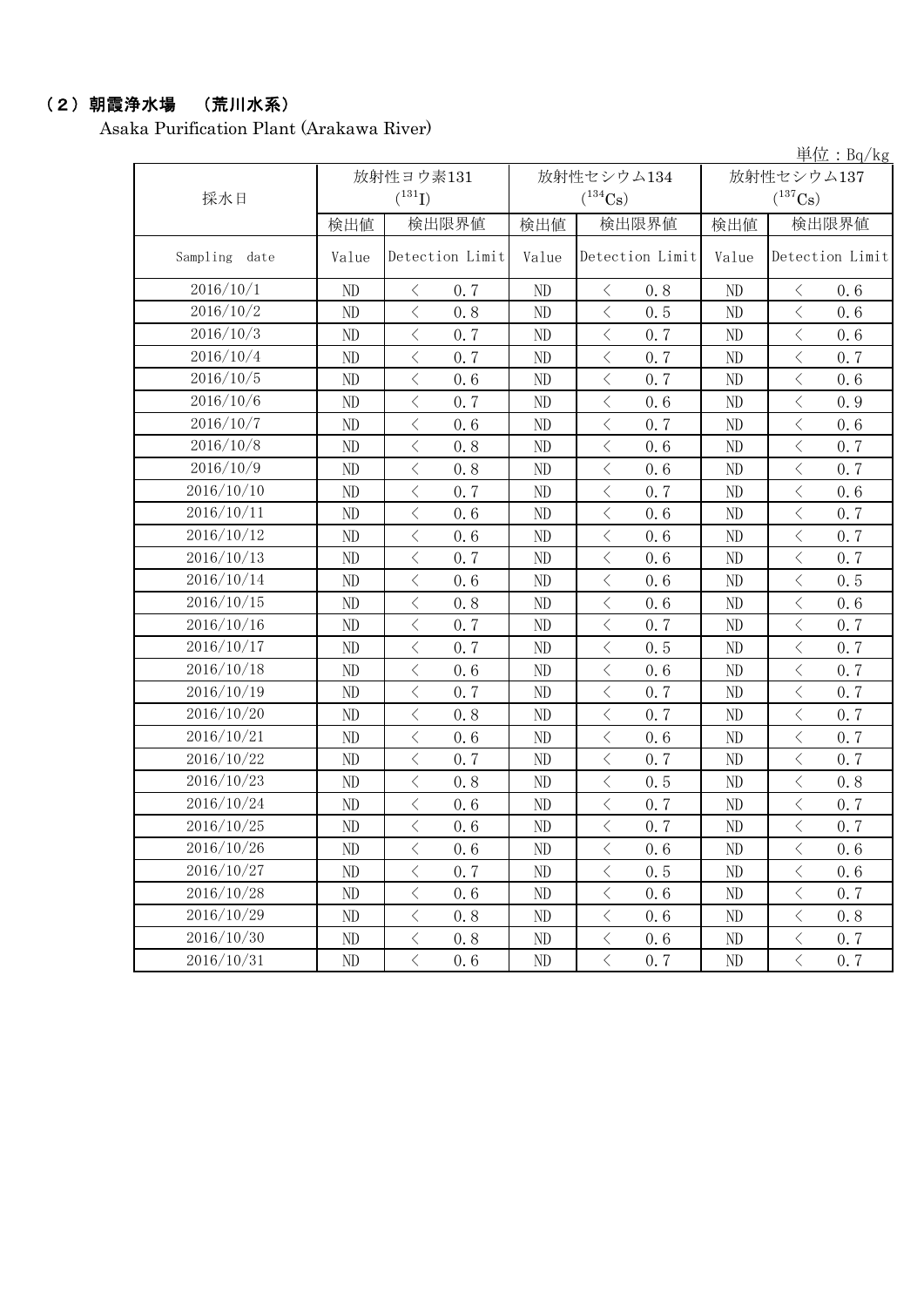## (3)小作浄水場 (多摩川水系)

Ozaku Purification Plant (Tamagawa River)

単位:Bq/kg

| 採水日              |          | 放射性ヨウ素131<br>$(^{131}I)$ |          | 放射性セシウム134<br>$(^{134}Cs)$ | 放射性セシウム137<br>$(^{137}\mathrm{Cs})$ |                                                 |  |
|------------------|----------|--------------------------|----------|----------------------------|-------------------------------------|-------------------------------------------------|--|
|                  | 検出値      | 検出限界値                    | 検出値      | 検出限界値                      | 検出値                                 | 検出限界値                                           |  |
| Sampling<br>date | Value    | Detection Limit          | Value    | Detection Limit            | Value                               | Detection Limit                                 |  |
| 2016/10/1        | ND       | $\langle$<br>0.8         | ND       | $\langle$<br>0.6           | ND                                  | 0.7<br>$\langle$                                |  |
| 2016/10/2        | ND       | $\langle$<br>0, 7        | ND       | $\langle$<br>0.7           | ND                                  | $\lt$<br>0.6                                    |  |
| 2016/10/3        | ND       | $\langle$<br>0.8         | ND       | $\langle$<br>0.6           | ND                                  | $\langle$<br>0.8                                |  |
| 2016/10/4        | ND       | $\, <\,$<br>0.7          | ND       | $\, \zeta \,$<br>0.6       | ND                                  | $\langle$<br>0.7                                |  |
| 2016/10/5        | ND       | $\langle$<br>0.7         | $\rm ND$ | $\langle$<br>0.6           | ND                                  | $\lt$<br>0.7                                    |  |
| 2016/10/6        | ND       | $\langle$<br>0.6         | ND       | $\langle$<br>0.7           | ND                                  | $\langle$<br>0.7                                |  |
| 2016/10/7        | ND       | $\langle$<br>0.6         | ND       | $\langle$<br>0.6           | ND                                  | $\lt$<br>0.7                                    |  |
| 2016/10/8        | ND       | $\langle$<br>0.8         | ND       | $\,$ $\,$ $\,$<br>0.6      | ND                                  | $\langle$<br>0.7                                |  |
| 2016/10/9        | ND       | $\, <\,$<br>0.7          | ND       | $\, \big\langle \,$<br>0.5 | ND                                  | $\langle$<br>0.6                                |  |
| 2016/10/10       | ND       | $\langle$<br>0.7         | ND       | $\langle$<br>0.7           | ND                                  | $\langle$<br>0.7                                |  |
| 2016/10/11       | ND       | $\langle$<br>0.6         | ND       | $\langle$<br>0.7           | ND                                  | $\,$ $\,$ $\,$<br>0.8                           |  |
| 2016/10/12       | ND       | $\langle$<br>0.7         | ND       | $\langle$<br>0.7           | ND                                  | $\lt$<br>0.8                                    |  |
| 2016/10/13       | ND       | $\langle$<br>0.7         | $\rm ND$ | $\,$ $\,$ $\,$<br>0.7      | $\rm ND$                            | $\overline{\left\langle \right\rangle }$<br>0.6 |  |
| 2016/10/14       | ND       | $\big\langle$<br>0.6     | ND       | $\langle$<br>0.7           | ND                                  | $\langle$<br>0.7                                |  |
| 2016/10/15       | ND       | $\langle$<br>0.8         | $\rm ND$ | $\langle$<br>0.8           | ND                                  | $\lt$<br>0.7                                    |  |
| 2016/10/16       | ND       | $\langle$<br>0.7         | $\rm ND$ | $\langle$<br>0.7           | ND                                  | $\langle$<br>0.6                                |  |
| 2016/10/17       | ND       | $\langle$<br>0.7         | ND       | $\, <\,$<br>0.6            | ND                                  | $\lt$<br>0.6                                    |  |
| 2016/10/18       | ND       | $\lt$<br>0.7             | ND       | $\,$ $\,$ $\,$<br>0.6      | ND                                  | $\overline{\left\langle \right\rangle }$<br>0.7 |  |
| 2016/10/19       | ND       | $\langle$<br>0.6         | ND       | $\, \zeta \,$<br>0.8       | ND                                  | $\langle$<br>0.6                                |  |
| 2016/10/20       | ND       | $\langle$<br>0.8         | ND       | $\langle$<br>0.7           | ND                                  | $\lt$<br>0.6                                    |  |
| 2016/10/21       | ND       | $\langle$<br>0.7         | ND       | $\,$ $\,$ $\,$<br>0.6      | ND                                  | $\,$ $\,$ $\,$<br>0.8                           |  |
| 2016/10/22       | ND       | $\lt$<br>0.8             | ND       | $\, <\,$<br>0.6            | ND                                  | $\lt$<br>0.7                                    |  |
| 2016/10/23       | ND       | $\langle$<br>0.7         | ND       | $\langle$<br>0.7           | ND                                  | $\langle$<br>0.8                                |  |
| 2016/10/24       | ND       | $\langle$<br>0.6         | ND       | $\langle$<br>0.6           | ND                                  | $\langle$<br>0.8                                |  |
| 2016/10/25       | ND       | $\langle$<br>0.7         | ND       | $\langle$<br>0.5           | ND                                  | $\, <\,$<br>0, 8                                |  |
| 2016/10/26       | ND       | $\langle$<br>0.6         | ND       | $\,$ $\,$ $\,$<br>0.6      | ND                                  | $\lt$<br>0.8                                    |  |
| 2016/10/27       | ND       | $\langle$<br>0.7         | ND       | $\langle$<br>0.7           | ND                                  | 0.7<br>$\lt$                                    |  |
| 2016/10/28       | $\rm ND$ | $\langle$<br>0.7         | ND       | $\langle$<br>0.6           | ND                                  | $\langle$<br>0.6                                |  |
| 2016/10/29       | ND       | $\, <\,$<br>0.7          | ND       | $\langle$<br>0.7           | ND                                  | $\langle$<br>0.6                                |  |
| 2016/10/30       | ND       | $\, <\,$<br>0, 7         | ND       | $\, \zeta \,$<br>0.7       | ND                                  | $\langle$<br>0.8                                |  |
| 2016/10/31       | ND       | $\langle$<br>0.7         | ND       | $\, \zeta \,$<br>0.5       | ND                                  | $\langle$<br>0.7                                |  |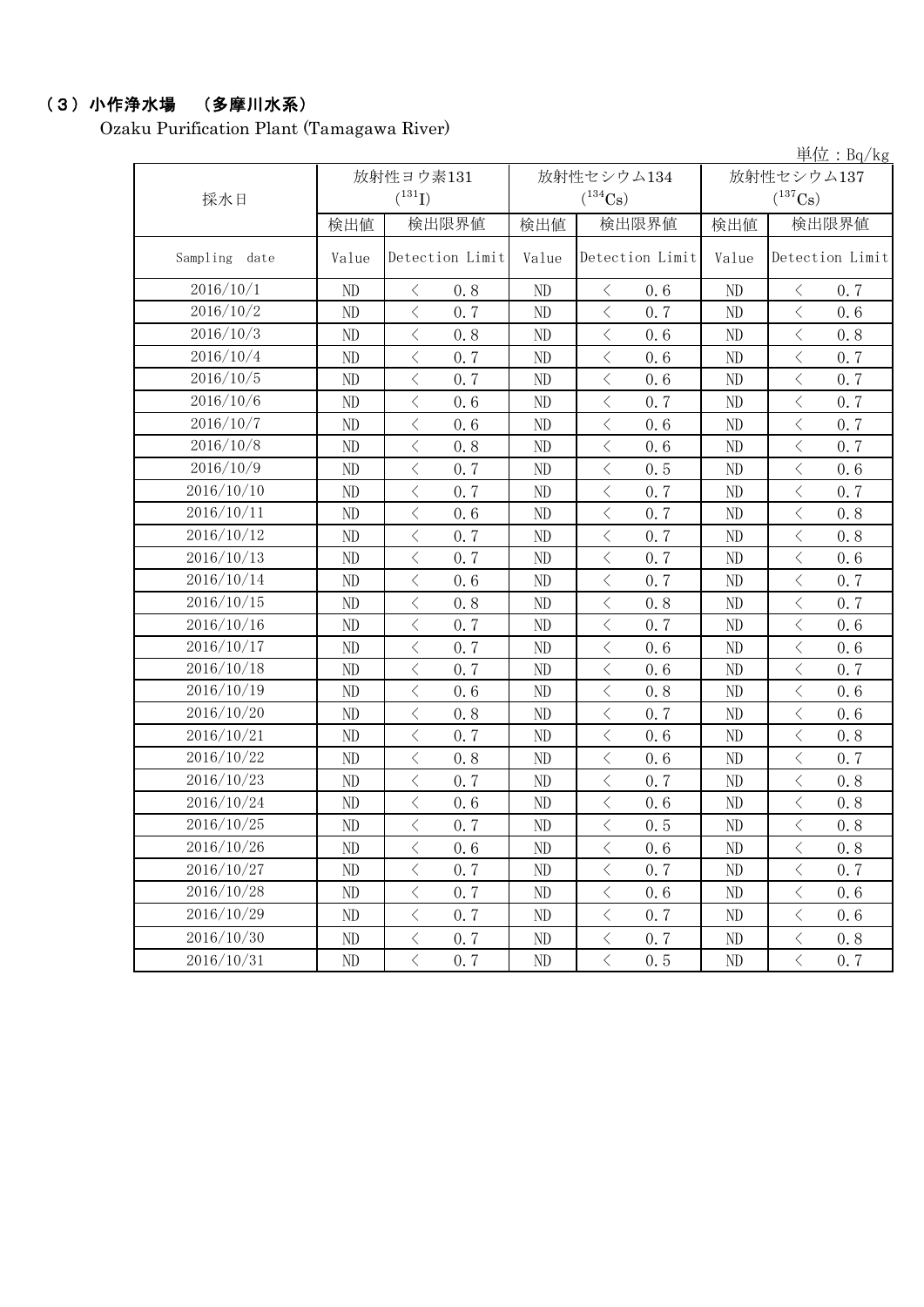## (4)東村山浄水場 (多摩川・荒川水系)

Higashi-murayama Purification Plant (Tamagawa・Arakawa River)

|                  |          |                                                 | 単位: $Bq/kg$ |                                    |            |                                                 |  |  |
|------------------|----------|-------------------------------------------------|-------------|------------------------------------|------------|-------------------------------------------------|--|--|
|                  |          | 放射性ヨウ素131                                       |             | 放射性セシウム134                         | 放射性セシウム137 |                                                 |  |  |
| 採水日              |          | $(^{131}I)$                                     |             | $(^{134}Cs)$                       |            | $(^{137}\mathrm{Cs})$                           |  |  |
|                  | 検出値      | 検出限界値                                           | 検出値         | 検出限界値                              | 検出値        | 検出限界値                                           |  |  |
| Sampling<br>date | Value    | Detection Limit                                 | Value       | Detection Limit                    | Value      | Detection Limit                                 |  |  |
| 2016/10/1        | ND       | $\langle$<br>0.8                                | ND          | $\big\langle$<br>0.6               | ND         | $\, \big\langle \,$<br>0.7                      |  |  |
| 2016/10/2        | ND       | $\langle$<br>0.8                                | $\rm ND$    | $\langle$<br>0.6                   | ND         | $\overline{\left\langle \right\rangle }$<br>0.8 |  |  |
| 2016/10/3        | ND       | $\lt$<br>0.6                                    | ND          | $\, \big\langle \,$<br>0.7         | ND         | $\lt$<br>0.6                                    |  |  |
| 2016/10/4        | ND       | $\langle$<br>0.6                                | ND          | $\langle$<br>0.7                   | ND         | $\lt$<br>0.9                                    |  |  |
| 2016/10/5        | ND       | $\overline{\left\langle \right\rangle }$<br>0.6 | ND          | $\langle$<br>0.7                   | ND         | $\overline{\left\langle \right\rangle }$<br>0.6 |  |  |
| 2016/10/6        | ND       | $\langle$<br>0.7                                | ND          | $\, \leq$<br>0.7                   | ND         | 0.6                                             |  |  |
| 2016/10/7        | ND       | $\langle$<br>0.7                                | ND          | $\langle$<br>0.6                   | ND         | $\overline{\left\langle \right\rangle }$<br>0.8 |  |  |
| 2016/10/8        | ND       | $\, <\,$<br>0.8                                 | $\rm ND$    | $\, <\,$<br>0.6                    | ND         | $\langle$<br>0.7                                |  |  |
| 2016/10/9        | ND       | $\langle$<br>0.8                                | ND          | $\langle$<br>0.7                   | ND         | $\langle$<br>0.7                                |  |  |
| 2016/10/10       | ND       | $\langle$<br>0.7                                | ND          | $\langle$<br>0.6                   | ND         | $\langle$<br>0.7                                |  |  |
| 2016/10/11       | ND       | $\langle$<br>0.6                                | ND          | $\langle$<br>0.5                   | ND         | $\lt$<br>0.8                                    |  |  |
| 2016/10/12       | ND       | $\langle$<br>0.6                                | ND          | $\langle$<br>0.6                   | ND         | $\overline{\left\langle \right\rangle }$<br>0.7 |  |  |
| 2016/10/13       | ND       | $\, <\,$<br>0.6                                 | ND          | $\, \big\langle \,$<br>0.8         | ND         | $\langle$<br>0.7                                |  |  |
| 2016/10/14       | ND       | $\langle$<br>0.7                                | $\rm ND$    | $\langle$<br>0.7                   | ND         | $\langle$<br>0.7                                |  |  |
| 2016/10/15       | ND       | $\langle$<br>0.8                                | ND          | $\langle$<br>0.7                   | ND         | $\lt$<br>0.7                                    |  |  |
| 2016/10/16       | ND       | $\langle$<br>0.8                                | ND          | $\langle$<br>0.8                   | ND         | $\,$ $\,$ $\,$<br>0.7                           |  |  |
| 2016/10/17       | ND       | $\langle$<br>0.6                                | $\rm ND$    | 0.7<br>$\langle$                   | ND         | $\langle$<br>0.8                                |  |  |
| 2016/10/18       | ND       | $\hspace{0.1mm}\big\langle$<br>0.6              | ND          | $\, \big\langle \,$<br>0.6         | ND         | $\langle$<br>0.9                                |  |  |
| 2016/10/19       | ND       | $\langle$<br>0.7                                | ND          | $\langle$<br>0.7                   | ND         | $\langle$<br>0.7                                |  |  |
| 2016/10/20       | ND       | $\langle$<br>0.6                                | ND          | $\langle$<br>0.7                   | ND         | $\, \big\langle \,$<br>0.7                      |  |  |
| 2016/10/21       | ND       | $\langle$<br>0.7                                | ND          | $\langle$<br>0.8                   | ND         | $\langle$<br>0.7                                |  |  |
| 2016/10/22       | ND       | $\langle$<br>0.9                                | ND          | $\langle$<br>0.7                   | ND         | $\, <\,$<br>0.7                                 |  |  |
| 2016/10/23       | ND       | $\langle$<br>0.7                                | $\rm ND$    | $\langle$<br>0.8                   | ND         | $\langle$<br>$\mathbf{1}$                       |  |  |
| 2016/10/24       | ND       | $\, \big\langle \,$<br>0.7                      | ND          | $\hspace{0.1mm}\big\langle$<br>0.7 | ND         | $\, <\,$<br>0.7                                 |  |  |
| 2016/10/25       | $\rm ND$ | $\langle$<br>0.7                                | $\rm ND$    | $\langle$<br>$0.8\,$               | $\rm ND$   | 0.7<br>$\langle$                                |  |  |
| 2016/10/26       | ND       | $\langle$<br>0.7                                | ND          | $\langle$<br>0.7                   | ND         | 0.7<br>$\langle$                                |  |  |
| 2016/10/27       | ND       | $\langle$<br>0.6                                | ND          | $\langle$<br>0.6                   | ND         | $\, <\,$<br>0.7                                 |  |  |
| 2016/10/28       | ND       | $\langle$<br>0.7                                | ND          | $\big\langle$<br>0.8               | ND         | $\langle$<br>0.8                                |  |  |
| 2016/10/29       | ND       | $\langle$<br>0.8                                | ND          | $\langle$<br>0.6                   | ND         | $\langle$<br>0.6                                |  |  |
| 2016/10/30       | ND       | $\langle$<br>0.7                                | ND          | $\langle$<br>0.7                   | ND         | $\langle$<br>0.7                                |  |  |
| 2016/10/31       | ND       | $\langle$<br>0, 7                               | ND          | $\langle$<br>0.7                   | ND         | $\langle$<br>0.7                                |  |  |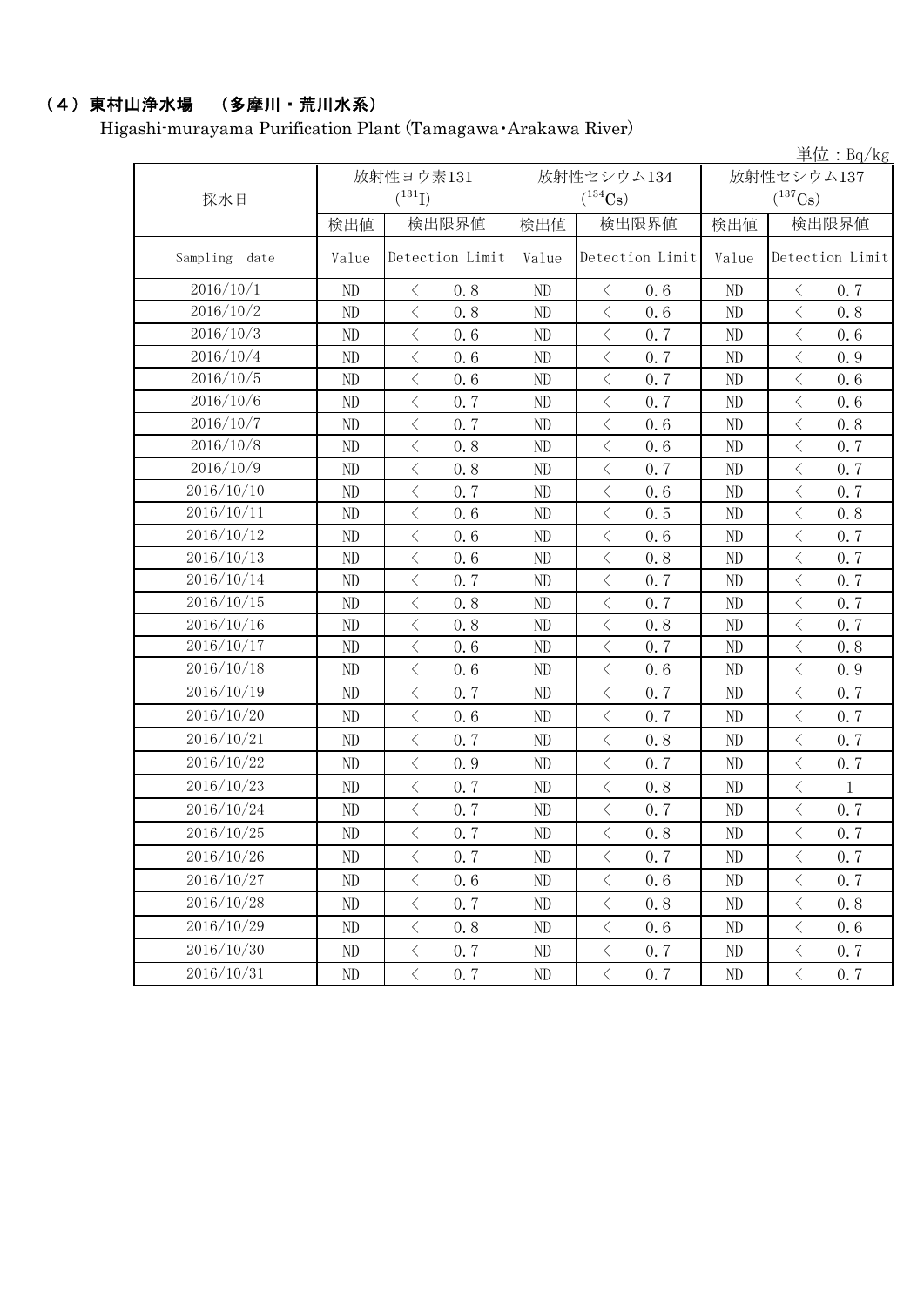## (5)長沢浄水場 (相模川水系)

Nagasawa Purification Plant (Sagamigawa River)

単位:Bq/kg

|               |       | 放射性ヨウ素131                                       |       | 放射性セシウム134                                      | 放射性セシウム137 |                                    |  |
|---------------|-------|-------------------------------------------------|-------|-------------------------------------------------|------------|------------------------------------|--|
| 採水日           |       | $(^{131}I)$                                     |       | $(^{134}Cs)$                                    |            | $(^{137}Cs)$                       |  |
|               | 検出値   | 検出限界値                                           | 検出値   | 検出限界値                                           | 検出値        | 検出限界値                              |  |
| Sampling date | Value | Detection Limit                                 | Value | Detection Limit                                 | Value      | Detection Limit                    |  |
| 2016/10/1     | ND    | $\langle$<br>0.7                                | ND    | $\langle$<br>0.6                                | ND         | $\hspace{0.1mm}\big\langle$<br>0.7 |  |
| 2016/10/2     | ND    | $\lt$<br>0, 8                                   | ND    | $\langle$<br>0.6                                | ND         | $\lt$<br>0.8                       |  |
| 2016/10/3     | ND    | $\lt$<br>0.8                                    | ND    | $\,$ $\,$ $\,$<br>0.6                           | ND         | $\langle$<br>0.7                   |  |
| 2016/10/4     | ND    | $\lt$<br>0.6                                    | ND    | $\, < \,$<br>0.7                                | ND         | $\lt$<br>0.6                       |  |
| 2016/10/5     | ND    | $\langle$<br>0.7                                | ND    | $\langle$<br>0.6                                | ND         | $\langle$<br>0.7                   |  |
| 2016/10/6     | ND    | $\langle$<br>0.6                                | ND    | $\,$ $\,$ $\,$<br>0.8                           | $\rm ND$   | $\,$ $\,$ $\,$<br>0.7              |  |
| 2016/10/7     | ND    | $\overline{\left\langle \right\rangle }$<br>0.7 | ND    | $\langle$<br>0.7                                | ND         | $\lt$<br>0.6                       |  |
| 2016/10/8     | ND    | $\overline{\left\langle \right\rangle }$<br>0.7 | ND    | $\langle$<br>0.6                                | ND         | $\langle$<br>0.7                   |  |
| 2016/10/9     | ND    | $\lt$<br>0.7                                    | ND    | $\,$ $\,$ $\,$<br>0.6                           | ND         | $\,$ $\,$ $\,$<br>0.8              |  |
| 2016/10/10    | ND    | $\langle$<br>0.6                                | ND    | $\langle$<br>0.7                                | ND         | $\langle$<br>0.7                   |  |
| 2016/10/11    | ND    | $\overline{\langle}$<br>0, 7                    | ND    | $\overline{\left\langle \right\rangle }$<br>0.6 | ND         | $\langle$<br>0.6                   |  |
| 2016/10/12    | ND    | $\lt$<br>0.8                                    | ND    | $\langle$<br>0.6                                | ND         | $\langle$<br>0.6                   |  |
| 2016/10/13    | ND    | $\lt$<br>0.6                                    | ND    | $\,$ $\,$ $\,$<br>0, 7                          | ND         | $\lt$<br>0.7                       |  |
| 2016/10/14    | ND    | $\lt$<br>0.6                                    | ND    | $\,$ $\,$ $\,$<br>0, 6                          | ND         | $\,$ $\,$ $\,$<br>0.7              |  |
| 2016/10/15    | ND    | $\langle$<br>0.7                                | ND    | $\langle$<br>0.7                                | $\rm ND$   | $\langle$<br>0.9                   |  |
| 2016/10/16    | ND    | $\langle$<br>0.9                                | ND    | $\langle$<br>0.6                                | $\rm ND$   | 0.7<br>$\langle$                   |  |
| 2016/10/17    | ND    | $\langle$<br>0.7                                | ND    | $\langle$<br>0.7                                | ND         | $\langle$<br>0.7                   |  |
| 2016/10/18    | ND    | $\langle$<br>0.7                                | ND    | $\, <\,$<br>0.8                                 | ND         | $\lt$<br>0.6                       |  |
| 2016/10/19    | ND    | $\langle$<br>0.6                                | ND    | $\,$ $\,$ $\,$<br>0.7                           | ND         | $\,$ $\,$ $\,$<br>0.6              |  |
| 2016/10/20    | ND    | $\overline{\left\langle \right\rangle }$<br>0.7 | ND    | $\langle$<br>0.7                                | ND         | $\langle$<br>0.7                   |  |
| 2016/10/21    | ND    | $\langle$<br>0.6                                | ND    | $\overline{\left\langle \right\rangle }$<br>0.6 | ND         | $\lt$<br>0.7                       |  |
| 2016/10/22    | ND    | $\,$ $\,$ $\,$<br>0.7                           | ND    | $\langle$<br>0.7                                | ND         | $\,<\,$<br>0.5                     |  |
| 2016/10/23    | ND    | $\, < \,$<br>0.6                                | ND    | $\,$ $\,$ $\,$<br>0.7                           | ND         | $\,<\,$<br>0.8                     |  |
| 2016/10/24    | ND    | $\lt$<br>0.7                                    | ND    | $\,$ $\,$ $\,$<br>0.8                           | ND         | $\langle$<br>0.8                   |  |
| 2016/10/25    | ND    | $\overline{\left\langle \right\rangle }$<br>0.7 | ND    | $\, < \,$<br>0.7                                | ND         | $\,$ $\,$ $\,$<br>0.8              |  |
| 2016/10/26    | ND    | $\langle$<br>0.7                                | ND    | $\,$ $\,$ $\,$<br>0.6                           | ND         | $\lt$<br>0.7                       |  |
| 2016/10/27    | ND    | $\overline{\left\langle \right\rangle }$<br>0.6 | ND    | $\lt$<br>0.6                                    | ND         | $\lt$<br>0.7                       |  |
| 2016/10/28    | ND    | $\overline{\left\langle \right\rangle }$<br>0.6 | ND    | $\langle$<br>0.5                                | ND         | $\lt$<br>0.7                       |  |
| 2016/10/29    | ND    | $\overline{\left\langle \right\rangle }$<br>0.8 | ND    | $\lt$<br>0.6                                    | ND         | $\langle$<br>0.7                   |  |
| 2016/10/30    | ND    | $\lt$<br>0.7                                    | ND    | $\lt$<br>0.7                                    | $\rm ND$   | $\lt$<br>$0.7\,$                   |  |
| 2016/10/31    | ND    | $\overline{\left\langle \right\rangle }$<br>0.7 | ND    | $\,$ $\,$ $\,$<br>0.8                           | ND         | $\lt$<br>0.9                       |  |